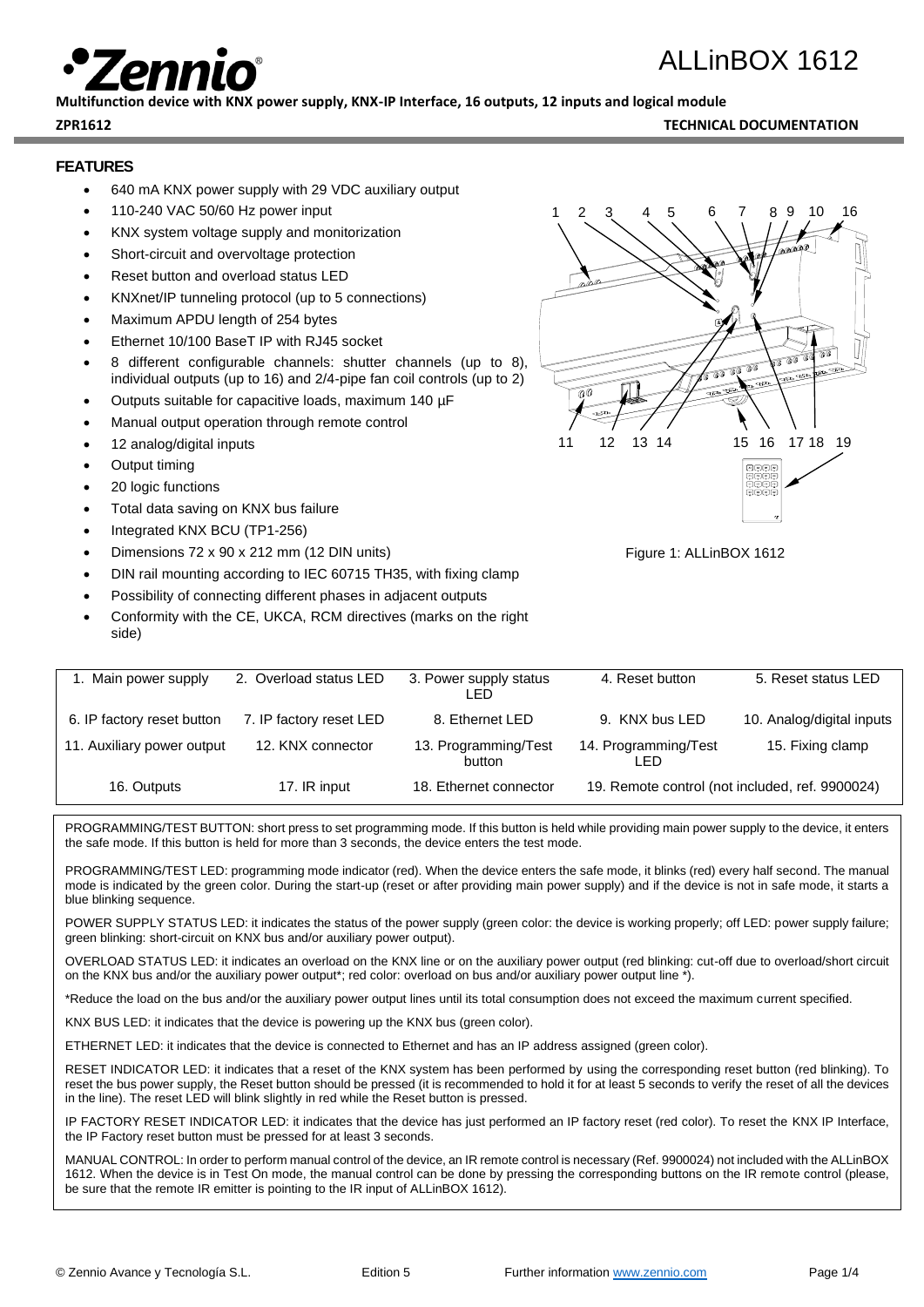| <b>GENERAL SPECIFICATIONS</b>                     |                                              |                                                                              |  |
|---------------------------------------------------|----------------------------------------------|------------------------------------------------------------------------------|--|
| <b>CONCEPT</b>                                    |                                              | <b>DESCRIPTION</b>                                                           |  |
| Type of device                                    |                                              | Electric operation control device                                            |  |
| External                                          | Voltage                                      | 110-240 VAC 50/60 Hz PF=0.5                                                  |  |
| power supply                                      | Maximum consumption                          | 450 mA @ 110 VAC / 250 mA @ 230 VAC                                          |  |
|                                                   | Voltage (typical)                            | 29 VDC SELV (with KNX coil)                                                  |  |
| <b>KNX supply</b>                                 | Maximum rated current (IBUS)                 | 640 mA                                                                       |  |
|                                                   | Connection type                              | Typical TP1 bus connector for 0.8 mm Ø rigid cable                           |  |
| Additional                                        | Voltage (typical)                            | 29 VDC SELV                                                                  |  |
| output                                            | Maximum rated current (IAD)                  | $I_{AD}$ + $I_{BUS}$ ≤ 640 mA                                                |  |
| Operation temperature                             |                                              | $-5.1 + 45$ °C                                                               |  |
| Storage temperature                               |                                              | $-20$ $+55$ °C                                                               |  |
| Operation humidity                                |                                              | 5.95%                                                                        |  |
| Storage humidity                                  |                                              | 5.95%                                                                        |  |
| Complementary characteristics                     |                                              | Class B                                                                      |  |
| Protection class / Overvoltage category           |                                              | II / III (4000 V)                                                            |  |
| Operation type                                    |                                              | Continuous operation                                                         |  |
| Device action type                                |                                              | Type 1                                                                       |  |
| Electrical stress period                          |                                              | Long                                                                         |  |
| Degree of protection / Pollution degree           |                                              | IP20 / 2 (clean environment)                                                 |  |
| Installation                                      |                                              | Independent device to be mounted inside electrical panels with DIN rail (IEC |  |
|                                                   |                                              | 60715)                                                                       |  |
| Minimum clearances                                |                                              | Not required                                                                 |  |
| Power failure back-up time                        |                                              | 110 ms                                                                       |  |
|                                                   | Maximum current before overload notification | 850 mA                                                                       |  |
| Response on KNX bus failure                       |                                              | Data saving according to parameterization                                    |  |
| Response on KNX bus restart                       |                                              | Data recovery according to parameterization                                  |  |
| Operation indicator                               |                                              | See section "Controls and indicators"                                        |  |
| Weight                                            |                                              | 780 g                                                                        |  |
| PCB CTI index                                     |                                              | 175 V                                                                        |  |
| Housing material / Ball pressure test temperature |                                              | PC FR V0 halogen free / 75 °C (housing) - 125 °C (connectors)                |  |

| <b>MAIN POWER SUPPLY SPECIFICATIONS AND CONNECTIONS</b> |                                              |  |  |  |
|---------------------------------------------------------|----------------------------------------------|--|--|--|
|                                                         | <b>DESCRIPTION</b>                           |  |  |  |
| Voltage                                                 | 110-240 VAC 50/60 Hz                         |  |  |  |
| Current                                                 | 10 A                                         |  |  |  |
| Response type                                           | F (Fast acting)                              |  |  |  |
|                                                         | Screw terminal block (0.5 Nm max.)           |  |  |  |
|                                                         | 1.5-4 mm <sup>2</sup> (IEC) / 26-10 AWG (UL) |  |  |  |
|                                                         |                                              |  |  |  |

| AUXILIARY POWER OUTPUT SPECIFICATIONS AND CONNECTIONS |                                              |  |
|-------------------------------------------------------|----------------------------------------------|--|
| <b>CONCEPT</b>                                        | <b>DESCRIPTION</b>                           |  |
| Connection method                                     | Screw terminal block (0.5 Nm max.)           |  |
| Cable cross-section                                   | 1.5-4 mm <sup>2</sup> (IEC) / 26-10 AWG (UL) |  |

| <b>OUTPUTS SPECIFICATIONS AND CONNECTIONS</b>  |           |                                                                                                                                                     |  |  |
|------------------------------------------------|-----------|-----------------------------------------------------------------------------------------------------------------------------------------------------|--|--|
| <b>CONCEPT</b>                                 |           | <b>DESCRIPTION</b>                                                                                                                                  |  |  |
| Number of outputs                              |           | 16                                                                                                                                                  |  |  |
| Output type / Disconnection type               |           | Potential-free outputs through bistable relays with tungsten pre-contact /<br>Micro-disconnection                                                   |  |  |
| Rated current per output                       |           | AC 16(6) A @ 250 VAC (4000 VA)<br>DC 7 A @ 30 VDC (210 W)                                                                                           |  |  |
| Maximum load per output                        | Resistive | 4000 W                                                                                                                                              |  |  |
|                                                | Inductive | 1500 VA                                                                                                                                             |  |  |
| Maximum inrush current                         |           | 800 A/200 µs<br>165 A/20 ms                                                                                                                         |  |  |
| Different phases connection                    |           | Possibility of connecting different phases. It is not allowed to connect power<br>supplies of different order, SELV with NO SELV, in the same block |  |  |
| Maximum current per block                      |           | 40 A                                                                                                                                                |  |  |
| Short-circuit protection                       |           | <b>NO</b>                                                                                                                                           |  |  |
| Overload protection                            |           | <b>NO</b>                                                                                                                                           |  |  |
| Over-voltage protection                        |           | NO.                                                                                                                                                 |  |  |
| Connection method                              |           | Screw terminal block (0.5 Nm max.)                                                                                                                  |  |  |
| Cable cross-section                            |           | 0.5-4 mm <sup>2</sup> (IEC) / 20-12 AWG (UL)                                                                                                        |  |  |
| Outputs per common                             |           |                                                                                                                                                     |  |  |
| Maximum response time                          |           | 10 <sub>ms</sub>                                                                                                                                    |  |  |
| Mechanical lifetime (min. cycles)              |           | 3 000 000                                                                                                                                           |  |  |
| Electrical lifetime (min. cycles) <sup>1</sup> |           | 100000 @ 8 A / 25000 @ 16 A (VAC)                                                                                                                   |  |  |

<sup>1</sup> Lifetime values could change depending on the load type.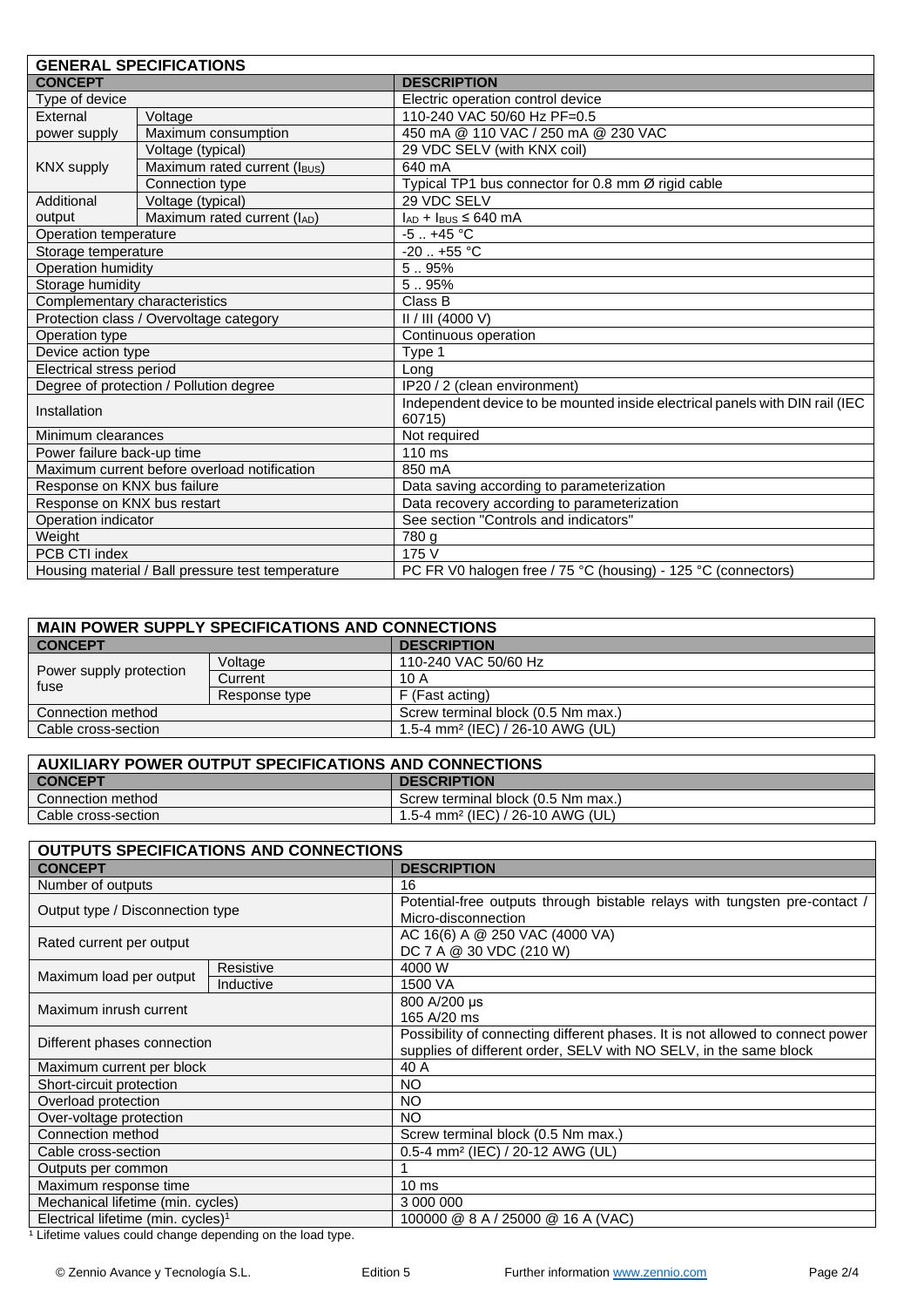#### **WIRING DIAGRAMS**



 $\triangle$  In order to ensure the expected status of the relays, please check that the device is connected to the main power supply before energizing the power circuit.

For a 4-pipe fan coil, the cooling valve should always be connected on the left side and the heating valve on the right side. Before the startup of the device, it must be assured that the valve is completely closed.

Outputs that are not being used for valve control can be used as individual outputs or shutter channels.

Wiring the fan coil to the outputs of the lower side of the device is similar to that of the upper outputs (E1=A1, E2=A2, F1=B1, ...).

Figure 2: Wiring example (from top to bottom and left to right): 2 loads, 2 loads connected to different phases, shutter channel, fan coil three-speed fan, fan coil three-point valves and fan coil open/close valves.

| <b>INPUTS SPECIFICATIONS AND CONNECTIONS</b>      |                                                |  |
|---------------------------------------------------|------------------------------------------------|--|
| <b>CONCEPT</b>                                    | <b>DESCRIPTION</b>                             |  |
| Number of inputs                                  | 12                                             |  |
| Inputs per common                                 | 4                                              |  |
| Operation voltage                                 | +3.3 VDC in the common                         |  |
| Operation current                                 | 1 mA @ 3.3 VDC (per input)                     |  |
| Switching type                                    | Dry voltage contacts between input and common  |  |
| Connection method                                 | Screw terminal block (0.4 Nm max.)             |  |
| Cable cross-section                               | 0.5-2.5 mm <sup>2</sup> (IEC) / 26-12 AWG (UL) |  |
| Maximum cable length                              | 30 <sub>m</sub>                                |  |
| NTC probe length                                  | 1.5 m (extensible up to 30 m)                  |  |
| NTC accuracy (@ 25 $\overline{°C}$ ) <sup>2</sup> | $\pm 0.5$ °C                                   |  |
| Temperature resolution                            | 0.1 °C                                         |  |
| Maximum response time                             | 10 <sub>ms</sub>                               |  |
|                                                   |                                                |  |

² For Zennio temperature probes.

#### **INPUTS CONNECTION**

Any combination of the following **accessories** is allowed in the inputs:

### **Temperature Probe\*\* Motion Sensor Switch/Sensor/**



# **Push button**



\* In case of using ZN1IO-DETEC-P sensor, its micro switch number 2 must be in **Type B position**. \*\* Zennio temperature probe or any NTC with known resistance values at three points in the range [-55, 150 °C].

A Commons of different devices must not be connected together.